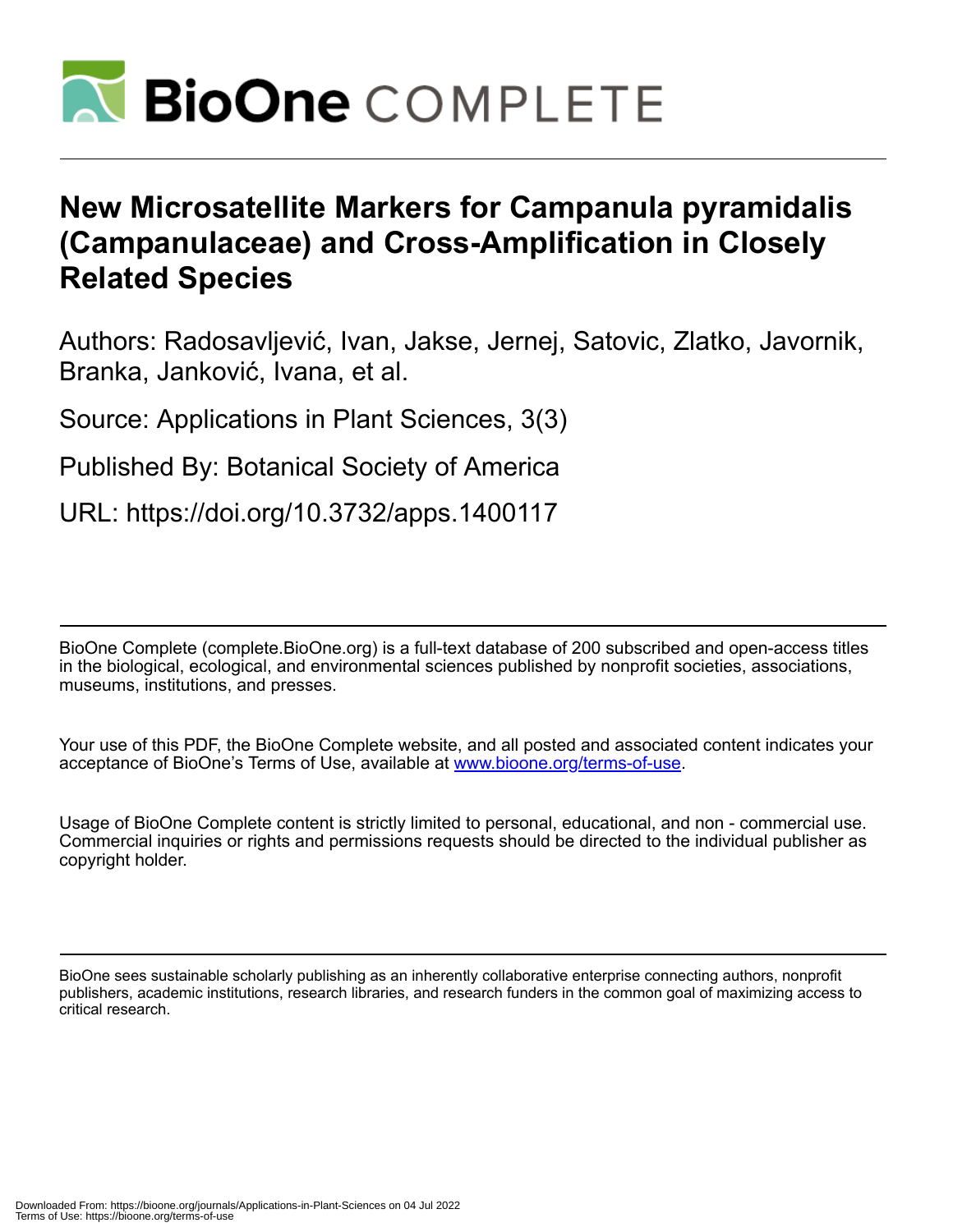

PRIMER NOTE

# **NEW MICROSATELLITE MARKERS FOR** *CAMPANULA PYRAMIDALIS*  **(CAMPANULACEAE) AND CROSS-AMPLIFICATION IN CLOSELY RELATED SPECIES**<sup>1</sup>

IVAN RADOSAVLJEVIĆ<sup>2</sup>, JERNEJ JAKSE<sup>3</sup>, ZLATKO SATOVIC<sup>4</sup>, BRANKA JAVORNIK<sup>3</sup>, IVANA JANKOVIĆ<sup>5</sup>, AND ZLATKO LIBER<sup>2,6</sup>

<sup>2</sup>Division of Botany, Department of Biology, Faculty of Science, University of Zagreb, Marulićev trg 9a, 10000 Zagreb, Croatia;<br><sup>3</sup>Centre for Plant Biotechnology and Breeding, Agronomy Department, Biotechnical Faculty, Un Jamnikarjeva 101, 1000 Ljubljana, Slovenia; <sup>4</sup>Department of Seed Science and Technology, Faculty of Agriculture, University of Zagreb, Svetošimunska cesta 25, 10000 Zagreb, Croatia; and <sup>5</sup>Institute of Botany and Botanical Garden Jevremovac, Faculty of Biology, University of Belgrade, Takovska 43, 11000 Belgrade, Serbia

- Premise of the study: Microsatellite markers were identified and characterized to study the genetic diversity and structure, conservation status, taxonomy, and biogeography of subspecific taxa and populations of *Campanula pyramidalis* (Campanulaceae).
- *Methods and Results:* Eleven microsatellite markers were developed from genomic libraries enriched for di- and trinucleotide repeats. A total of 80 alleles were observed in the tested natural population. The number of alleles per locus, observed heterozygosity, and expected heterozygosity ranged from four to 13, 0.217 to 0.913, and 0.521 to 0.895, respectively.
- *Conclusions:* The new microsatellite markers will be useful for studying genetic diversity and structure as well as for better assessing the conservation status of subspecific taxa and populations of *C. pyramidalis*. Furthermore, a set of seven loci was successfully cross-amplified in *C. secundiflora* and *C. versicolor* and will be of great value for addressing unsolved taxonomic and biogeographic issues within the *C. pyramidalis* species complex.

Key words: *Campanula pyramidalis*; Campanulaceae; cross-amplification; microsatellites; simple sequence repeat (SSR).

 The *Campanula pyramidalis* L. species complex (Campanulaceae) is naturally distributed across the Balkan Peninsula and in a small part of the southern Apennines. It is also established in horticulture worldwide. This species complex is usually found in rocky habitats with specific edaphic and microclimatic conditions. Although 21 taxa have been described within the *C. pyramidalis* complex, only three species have been generally accepted: *C. pyramidalis* , *C. versicolor* Sibth. & Sm., and *C. secundiflora* Vis. & Pančić (Fedorov and Kovanda, 1976; Lammers, 2007; Lakušić et al., 2013). All these taxa have narrow geographic distributions and form phylogenetically closely related groups (Park et al., 2006; Liber et al., 2008; Lakušić et al., 2013 ).

 To elucidate the complicated relationships within this species complex, a broad molecular phylogenetic study based on DNA sequences was performed by Lakušić et al. (2013). Although this work led to many new insights and the description

<sup>1</sup> Manuscript received 17 December 2014; revision accepted 3 February 2015.

This study was supported by the Scientific Research Council of the Republic of Croatia (Project No. 119-1191193-1232 and 178-1191193- 0212), by the Slovenian Research Agency Research Program (P4-0077), and by the Serbian Ministry of Education, Science, and Technological Development (Project No. 173030). The authors thank D. Lakušić (Belgrade, Serbia) for field and conceptual assistance and suggestions. <br><sup>6</sup> Author for correspondence: zlatko.liber@botanic.hr

doi:10.3732/apps.1400117

of a new species (*C. austroadriatica* D. Lakušić & Kovačić), the relationships and evolutionary patterns at the subspecific level remain poorly understood. Our current research focuses on expanding the sampling and developing faster-evolving molecular markers that can discriminate among and within closely related and recently diverged taxa. In accordance with these objectives, 11 new microsatellite markers were developed in the current study.

## METHODS AND RESULTS

 Total genomic DNA was isolated from 25 mg of silica-dried leaves with the GenElute Plant Genomic DNA Miniprep Kit (Sigma-Aldrich, St. Louis, Missouri, USA). New microsatellites were identified and characterized from genomic DNA libraries enriched for di- and trinucleotide repeats according to Radosavljević et al. (2011, 2012). Enriched fragments containing microsatellite regions were ligated to the pGEM-T Easy Vector (Promega Corporation, Madison, Wisconsin, USA) followed by transformation of XL-10 Gold Competent Cells (Agilent Technologies, Santa Clara, California, USA). After overnight incubation at 37°C, white bacterial colonies were transferred into 384-well plates containing Luria–Bertani (LB) freezing media (LB broth + 13 mM  $KH_2PO_4$ , 6.8 mM ( $NH_4$ )<sub>2</sub>SO<sub>4</sub>, 1.7 mM sodium citrate, 36 mM K<sub>2</sub>HPO<sub>4</sub>, 4.4% v/v glycerol). Libraries were transferred onto nylon membranes and screened by Southern hybridization using Cy5-labeled and Cy3-labeled 30-bp oligonucleotides with GA, GT, AGA, ACT, and ATC repeats (Eurofins MWG Operon, Huntsville, Alabama, USA). Positives were detected by scanning the blots using an Ettan DIGE Imager (GE Healthcare Biosciences, Pittsburgh, Pennsylvania, USA). A total of 192 positive clones were selected from the libraries, and plasmid isolations were performed using Wizard Plus SV Minipreps (Promega Corporation). The plasmids were sequenced from both ends using T7 and SP6 universal PCR primers, BigDye chemistry, and an ABI 3130xL DNA analyzer (Applied Biosystems,

Applications in Plant Sciences 2015 3(3): 1400117; http://www.bioone.org/loi/apps © 2015 Radosavljević et al. Published by the Botanical Society of America. This work is licensed under a Creative Commons Attribution License (CC-BY-NC-SA).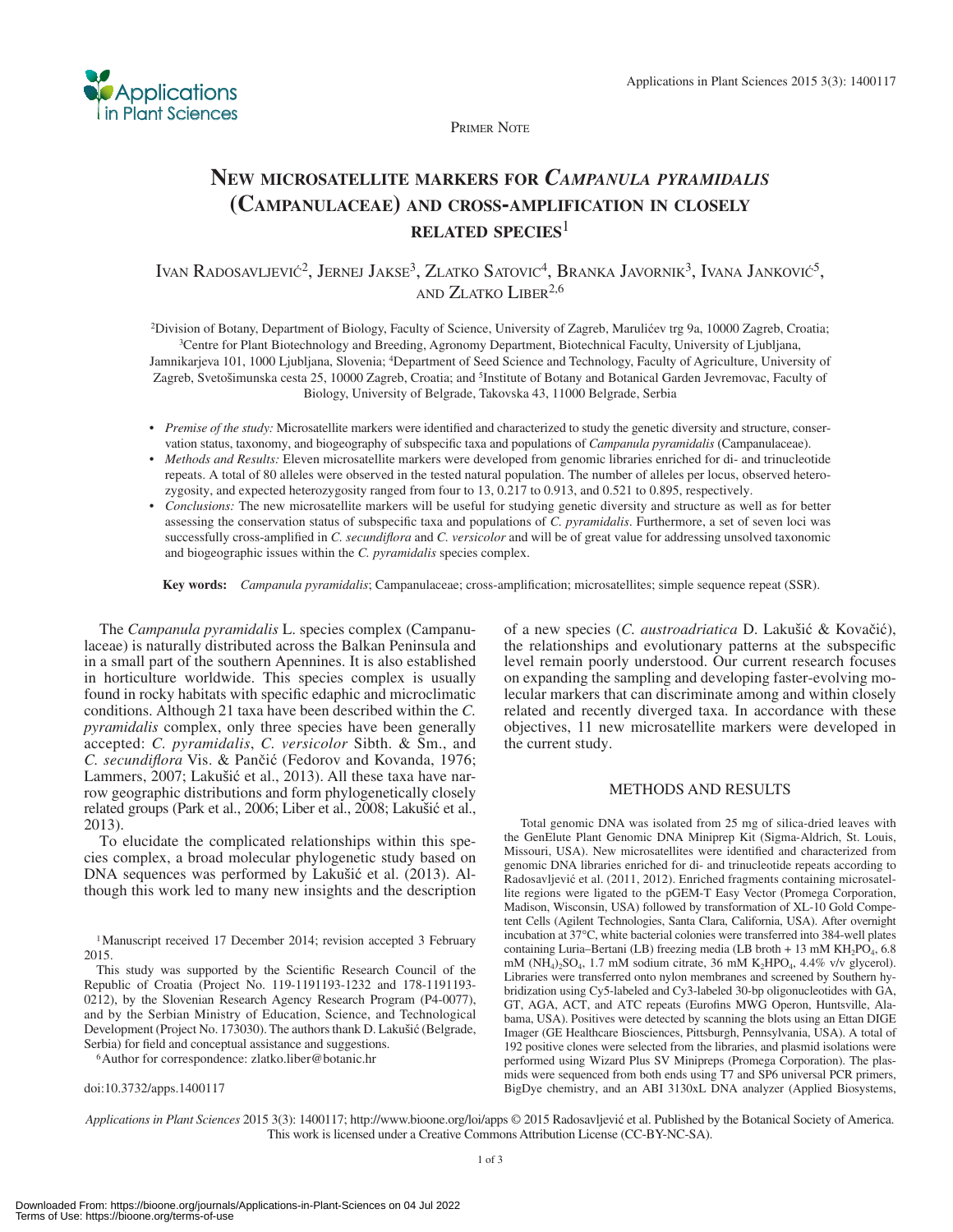| Locus   | Primer sequences $(5'–3')$                  | Repeat motif       | Allele size range (bp) | GenBank<br>accession no. |
|---------|---------------------------------------------|--------------------|------------------------|--------------------------|
| CpUZ001 | AAGTATTGGACCCCGAGCTT<br>F:                  | $(ACT)_{8}$        | $130 - 163$            | KF926847                 |
|         | ATCACCCTAGCCATGCAATC<br>R:                  |                    |                        |                          |
| CpUZ002 | CCGAATGCACCGTATACTCA<br>F:                  | (AGA) <sub>0</sub> | $155 - 167$            | KF926848                 |
|         | AGCAGTAAATTGGACGGTCTG<br>R:                 |                    |                        |                          |
| CpUZ003 | CCTCTTCCGAATGACGCTTA<br>$_{\rm F}$ :        | $(GA)_{12}$        | $167 - 259$            | KF926849                 |
|         | CACTCTTGCTTACACCTTGTGC<br>R:                |                    |                        |                          |
| CpUZ004 | GCGAGACTTCTGTGATGTGG<br>$_{\rm F}$ :        | $(AGA)_{12}$       | $133 - 181$            | KF926850                 |
|         | TGTGGAGAAATGGACGTTCT<br>R:                  |                    |                        |                          |
| CpUZ005 | ATGTTTGCCCTTTTCACTGC<br>$_{\rm F}$ :        | $(GT)_{12}$        | $146 - 160$            | KF926851                 |
|         | TTGGGATGTTGGAACACAAA<br>R:                  |                    |                        |                          |
| CpUZ006 | CAGCAATGCAGAAATCGAAA<br>F:                  | $(GT)_{14}$        | $212 - 228$            | KF926852                 |
|         | AAACCCCTTCCTCCTAAATCA<br>R:                 |                    |                        |                          |
| CpUZ007 | TGTGGGAGGTTCATTGGTTT<br>$_{\rm F}$ :        | $(GT)_{16}$        | $200 - 248$            | KF926853                 |
|         | ACTGCATGCGACAAGATCAA<br>R:                  |                    |                        |                          |
| CpUZ008 | ATGCAGGGAGCATTGAAGAT<br>F:                  | $(GT)_{15}$        | 196-204                | KF926854                 |
|         | CCCCAGGAGTCTTTCTCTCC<br>R:                  |                    |                        |                          |
| CpUZ009 | CAAATTTGAACGGGTTTTCG<br>$_{\rm F}$ :        | $(GA)_{19}$        | $181 - 207$            | KF926855                 |
|         | <b>ACTCTTCCCCTCCACATTCC</b><br>R:           |                    |                        |                          |
| CpUZ010 | <b>TCCACCCACCAATAATCTCC</b><br>$_{\rm F}$ : | $(ATC)_{10}$       | $163 - 199$            | KF926856                 |
|         | ATCCAGAACCCGAAAATTCC<br>R:                  |                    |                        |                          |
| CpUZ011 | ACACTGCCGATATGTGCGTA<br>$_{\rm F}$ :        | $(GT)_{16}$        | $220 - 246$            | KF926857                 |
|         | CCATGTTCGTGTGTAATCATCA<br>R:                |                    |                        |                          |

TABLE 1. Characteristics of 11 new microsatellite markers for *Campanula pyramidalis* . a

<sup>a</sup>A PCR protocol with initial touchdown cycles was used (annealing temperature 55°C).

Foster City, California, USA). Geneious 5.6.4 (Biomatters Ltd., Auckland, New Zealand; http://www.geneious.com/) was used to edit and assemble the sequences. Microsatellite repeats were localized using MISA Perl script (Thiel et al., 2003). PCR primers flanking the microsatellite repeats were designed for 48 sequences using Primer3 version 4.0 (Untergasser et al., 2012), with the optimum conditions set at a length of 20 bp (18–27 bp), a temperature of 60.0 °C (57– 63 $^{\circ}$ C), a GC content of 50% (20–80%), and a product size range of 140–210 bp.

A preliminary study using five *C. pyramidalis* individuals from a natural population from Mt. Velebit (Croatia) (Appendix 1) resulted in the selection of 11 microsatellite loci (Table 1) that were polymorphic, had low levels of stutter bands, and did not yield evidence of nonspecific amplification. These 11 microsatellite loci were subsequently used in a wider analysis using 24 individuals from the same population. The sequences of microsatellite loci were deposited into GenBank (accession no. KF926847-KF926857; Table 1). PCR amplification was performed using a tailed PCR primer approach (Schuelke, 2000) that involved a two-step PCR protocol with an initial touchdown cycle (94°C for 5 min; 5 cycles of 45 s at 94°C, 30 s at 60°C, which was lowered by 1°C in each cycle, and 90 s at 72 $\degree$ C; 25 cycles of 45 s at 94 $\degree$ C, 30 s at 55 $\degree$ C, and 90 s at 72 $\degree$ C; and an 8-min extension step at 72°C). The 20-μL total volume of the PCR mix contained 8 pmol each of reverse and FAM-M13(–21) primers, 2 pmol of the forward primer, 1× PCR buffer, 0.2 mM dNTPs, 1 unit TaKaRa *Taq* Hot Start DNA Polymerase (TaKaRa Bio Inc., Otsu, Shiga, Japan), and 5 ng of template DNA. The PCR products were genotyped on an ABI 3730xL DNA analyzer (Applied Biosystems) by the Macrogen DNA service (Seoul, Korea) and analyzed using GeneMapper 4.0 (Applied Biosystems).

PowerMarker 3.25 (Liu and Muse, 2005) software was used to calculate the average number of alleles per locus  $(A)$ , the observed heterozygosity  $(H_0)$ , and the expected heterozygosity ( $H_e$ ) of each microsatellite locus. Hardy–Weinberg equilibrium (HWE) and linkage disequilibrium were tested using GENEPOP 3.4 (Raymond and Rousset, 1995). Sequential Bonferroni corrections (Holm, 1979 ) were applied when conducting multiple statistical tests using SAS 8.02 (SAS Institute, Cary, North Carolina, USA). Each locus was evaluated for the presence of null alleles, scoring errors, and allelic dropout using MICRO-CHECKER 2.2.3 (van Oosterhout et al., 2004).

All 11 loci were polymorphic, with an average of  $7.27$  alleles per locus,  $H_0$ ranging from  $0.217$  to  $0.913$ , and  $H<sub>e</sub>$  from  $0.521$  to  $0.895$  (Table 2). Three out of the 11 newly developed microsatellite loci (CpUZ001, CpUZ004, and CpUZ008) showed significant deviations from HWE (Table 2). Deviations from HWE may have been related to the presence of null alleles, although we found no null homozygotes. The null allele frequencies, estimated using Brookfield's formula (Brookfield, 1996), were 0.178 (CpUZ001), 0.119 (CpUZ004), and 0.267  $(CpUZ008)$ . One out of the 55 tests for linkage disequilibrium was significant ( *P* < 0.01) after applying sequential Bonferroni corrections (CpUZ003/CpUZ009).

 The 11 new microsatellite markers from *C. pyramidalis* were also tested on 24 individuals from natural populations of the closely related *C. secundiflora* and *C. versicolor* (Appendix 1). Seven out of the 11 microsatellite loci were successfully cross-amplified in both species (Table 2). The total number of alleles observed at each locus in *C. secundiflora* ranged from two to eight, the  $H_0$ from 0.136 to 0.833, and the  $H_e$  from 0.509 to 0.852. All loci were in accordance with HWE, and no linkage disequilibrium was detected between any pair of loci. The total number of alleles observed at each locus in *C. versicolor* ranged from two to six, the  $H_0$  from 0.167 to 0.625, and the  $H_e$  from 0.156 to 0.763. Two out of seven loci (CpUZ003 and CpUZ004) deviated from HWE. Based on the results from MICRO-CHECKER, the occurrence of null alleles was suggested for both loci at frequencies of 0.296 (CpUZ003) and 0.136 (CpUZ004). No evidence of linkage disequilibrium was detected across any pairwise comparisons except between CpUZ009 and CpUZ010.

 TABLE 2. Genetic properties of the 11 newly developed microsatellites in natural populations of *Campanula pyramidalis*, *C. secundiflora*, and *C. versicolor.*

|         | C. pyramidalis<br>$(n = 24)$ |             |               | C. secundiflora<br>$(n = 24)$ |             | C. versicolor<br>$(n = 24)$ |                |             |                     |
|---------|------------------------------|-------------|---------------|-------------------------------|-------------|-----------------------------|----------------|-------------|---------------------|
| Locus   | А                            | $H_{\rm o}$ | $H_e^{\rm a}$ | A                             | $H_{\rm o}$ | $H_{\scriptscriptstyle e}$  | A              | $H_{\rm o}$ | $H_{\rm e}^{\rm a}$ |
| CpUZ001 | 5                            | 0.458       | $0.798*$      | 3                             | 0.136       | 0.548                       | 3              | 0.625       | 0.524               |
| CpUZ002 | 5                            | 0.478       | 0.629         |                               |             |                             |                |             |                     |
| CpUZ003 | 13                           | 0.864       | 0.870         | 8                             | 0.714       | 0.852                       | 6              | 0.217       | $0.763***$          |
| CpUZ004 | 8                            | 0.542       | $0.770**$     | 4                             | 0.833       | 0.703                       | 5              | 0.500       | $0.758*$            |
| CpUZ005 | 7                            | 0.727       | 0.850         | 4                             | 0.500       | 0.521                       | $\mathfrak{D}$ | 0.167       | 0.156               |
| CpUZ006 | 8                            | 0.708       | 0.790         | 6                             | 0.792       | 0.808                       | 5              | 0.500       | 0.660               |
| CpUZ007 | 7                            | 0.454       | 0.521         |                               |             |                             |                |             |                     |
| CpUZ008 | 4                            | 0.217       | $0.686***$    |                               |             |                             |                |             |                     |
| CpUZ009 | 7                            | 0.652       | 0.857         | $\mathcal{D}_{\mathcal{L}}$   | 0.227       | 0.509                       | 4              | 0.542       | 0.650               |
| CpUZ010 | 5                            | 0.409       | 0.734         | 5                             | 0.792       | 0.762                       | 6              | 0.375       | 0.607               |
| CpUZ011 | 11                           | 0.913       | 0.895         |                               |             |                             |                |             |                     |

*Note*:  $A =$  number of alleles;  $H_e =$  expected heterozygosity;  $H_o =$ observed heterozygosity;  $n =$  number of individuals analyzed.

<sup>a</sup>Significant deviations from Hardy–Weinberg equilibrium after sequential Bonferroni corrections: \*\*\* represents significance at the  $0.1\%$  nominal level; \*\* represents significance at the 1% nominal level; \* represents significance at the 5% nominal level.